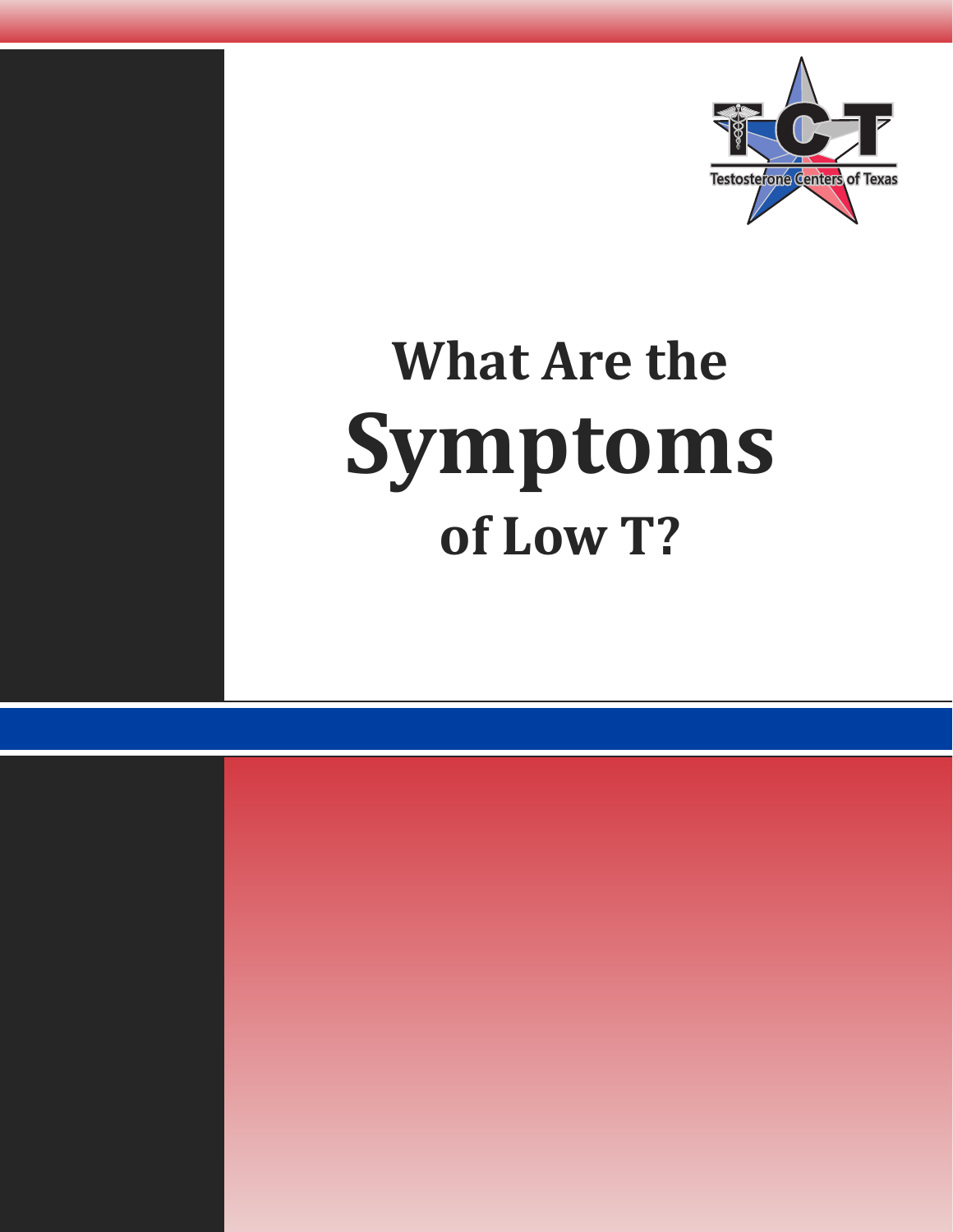

### **What are the Symptoms of Low T?**

For many men, Low T is a confounding issue. This Low T FAQ will help strip away some of the mystery. Its symptoms present themselves in a wide variety of ways, many of which can be interpreted as signs of other health-related issues. This can make arriving at a diagnosis difficult, as doctors may suspect many possibilities before nailing down Low T as the cause of symptoms. When all you are doing is looking for answers, the process can be frustrating. The good news is that there are clear and effective answers for Low T. With the right treatment, your symptoms may be eliminated, and you can be yourself, again.

Testosterone, produced in the testes and regulated by the pituitary gland, plays an important role in many areas of a man's life. It has a hand in muscle building and maintaining bone mass, along with facilitating normal sex drive and sperm production. It also has a role in male fat distribution, and production of red blood cells. During puberty, testosterone plays a major role in what makes a man a man. Many of the attributes of masculinity are owed to testosterone, and without the right level of testosterone in adulthood; men can feel like less than their normal selves in many ways.

Low T, or Low Testosterone, can be caused by a number of factors. It is natural for men to begin producing lower levels of testosterone as they age, but if the level of testosterone drops too low, health problems may arise. Drops in testosterone can be caused by signaling problems between the brain and testes, or problems in the testes that directly diminish testosterone production. Still, other factors including medications, medical treatments like chemotherapy, or environmental toxins can lower testosterone production.

There are other potential causes, as well, that are typically related to pre-existing chronic health issues. These include obesity, some types of infections, diabetes, hormonal/pituitary disorders, and chronic kidney or liver conditions. No matter what the cause is, Low T can cause a number of problems for men, both physical and mental.

The following Low T FAQ will help you understand Low T, by presenting some of the key symptoms that arise. Though each symptom on its own may seem to be indicative of different health issues, the combination of a few or more is often a strong indicator that Low T is causing the symptoms.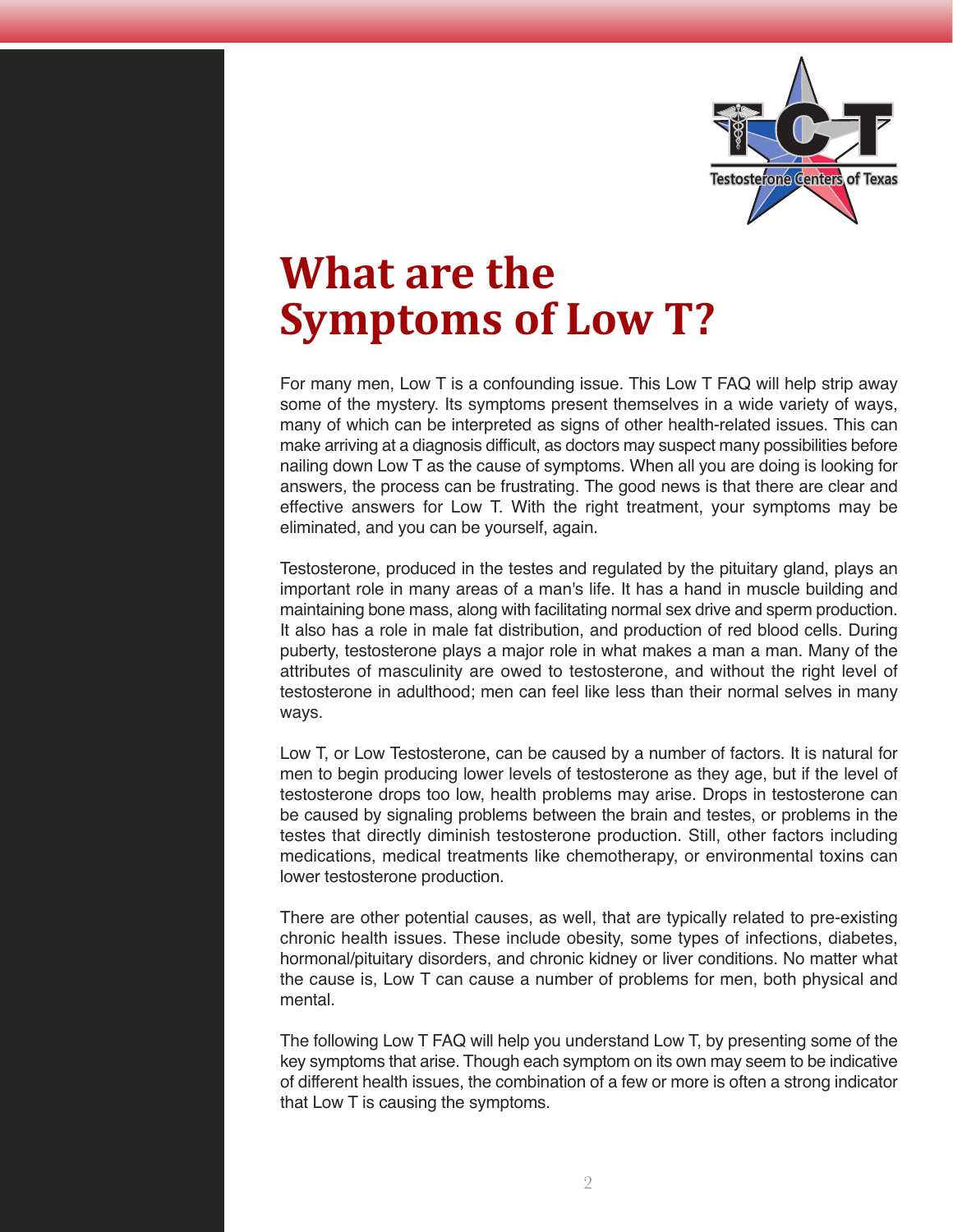

### **Common Sexual Symptoms**

#### **• Diminished Libido**

For all men, a desire for sex is both normal and healthy. When that desire is diminished or leaves completely, the effect can cause a certain level of shock and unease in even the most confident man. A diminished libido is one of the most common symptoms of Low T. It is also one of the most frustrating. Why would you suddenly lose the desire for sex suddenly? This thought can leave you questioning your masculinity, even though you are suffering these problems through no fault of your own. On a positive note, the right Low T treatment will enable the complete restoration of your sexual desire.

#### **• Sexual Dysfunction**

Along with decreasing your desire for sex, Low T can also diminish your ability to perform as expected when the moment arises. In some cases, Low T can cause erectile dysfunction. It is important to note that not all cases of ED are caused by decreased testosterone. Still, combined with other symptoms, ED can be an indicator of Low T. Just as with a lack of sexual desire, the lack of ability to perform sexually can be quite troubling for any man who experiences it.

#### **• Infertility**

Testosterone levels can also affect the production and health of sperm. Though infertility is not a definite indicator of Low T, the relation between the two is a common occurrence. Furthermore, traditional Low T treatments also reduce fertility as a normally occurring side effect.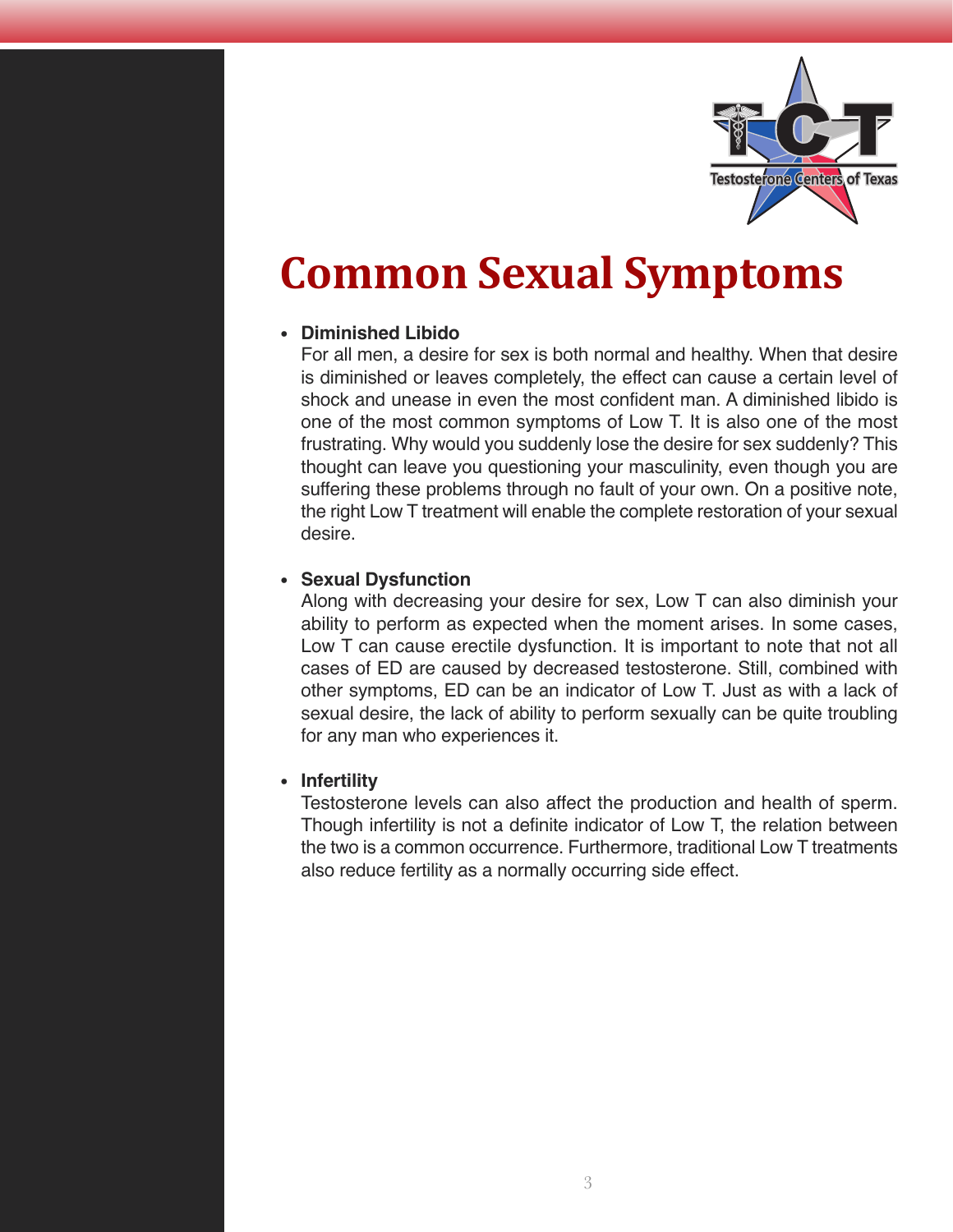

## **Physical Symptoms**

#### **• Increased Fatigue**

Many men chalk up a slight drop in energy as something that just happens as they age. Low T can also cause increased levels of fatigue. If you find yourself unable to participate in normal daily activities, or feeling sluggishness that is unexpected based on your workload, Low T may be the cause. This is often mistaken as a symptom of outright depression, when in reality Low T may be behind the decrease in energy.

#### **• Decreased Muscle Mass and Increased Fat Levels**

Since testosterone plays an important role in the building of muscle and distribution of fat, it only makes sense that Low T can alter both. Of course, diet and exercise also play the largest role in both processes. However, if you are eating and exercising as you normally would, but your body is still changing in unexpected ways, Low T may be at fault. This is another potentially frustrating element of undiagnosed Low T, as workouts and a healthy diet may suddenly stop having the desired and usual despite your continued efforts.

#### **• Diminished Bone Strength**

This symptom may be hard to notice on the surface, especially if you have not been injured in a while. If you suddenly find yourself sustaining broken or injured bones more frequently, though, it may be a sign of Low T. Often, this is something diagnosed by bone density scans.

#### **• Decreased Body Hair and Need for Shaving**

During and soon after puberty, testosterone levels are very high in men. This leads to the emergence of male pattern body and facial hair. Low T can lead to less body hair, and less frequent need for shaving. Since most men have fairly regularly shaving schedules, this can be an easy symptom to spot and take note of.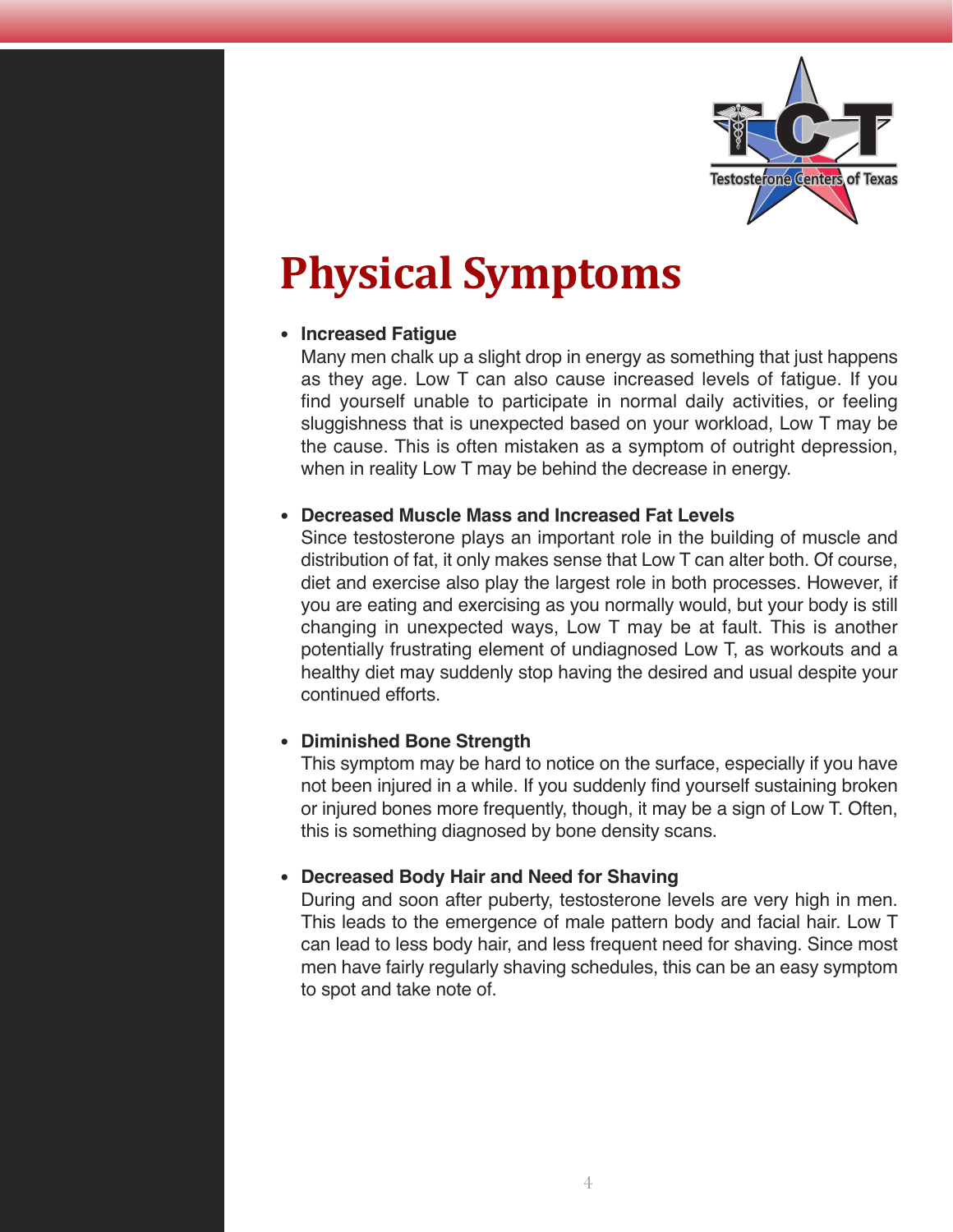

### **Mental Symptoms**

#### **• Depression**

Low T symptoms are often mistaken for symptoms of standalone depression, when in reality Low T may be the cause of what is being mislabeled as depression. In addition to a diminished sense of well -being, a decrease in libido an inability to perform sexually can lead to depressed feelings.Also, increased fatigue can lead to a lack of desire to participate in once-loved activities, another hallmark sign of depression. Fortunately, restoring normal testosterone levels often leads to dramatic reduction in these symptoms which would otherwise be blamed on depression.

#### **• Difficulty concentrating**

"Brain Fog" or cognitive impairment can have a profound effect on your daily activities. It may be more noticeable as the day wears on since your testosterone levels gradually fall throughout the day. This inability to concentrate can affect your confidence levels, mood, job performance and personal relationships. A new problem with forgetting things or difficulty absorbing new information may indicate a problem with abnormally low T levels.

#### **• Insomnia and Sleep Problems**

Compounding problems with energy levels and depression, Low T can also lead to trouble sleeping. This can manifest itself in a number of ways. For one, you may begin experiencing insomnia, the inability to stay asleep, even if you have never experienced it before. Low T can also cause disruption to normal sleep patterns keeping you from entering into deeper, more restorative stages of sleep.

As you can see, Low T can show itself in your sex life, body, and mind in a myriad of ways. It is common, and fairly easy, to chalk up any individual symptom up to another problem, like depression. The danger is that this can lead to a misdiagnosis, delaying treatment for the real problem, Low T.

If you are suffering from more than one of these symptoms, you may have Low T. The great news is that with the right treatment, your testosterone levels can be restored, and you can say goodbye to the frustrating symptoms outlined in this Low T FAQ.